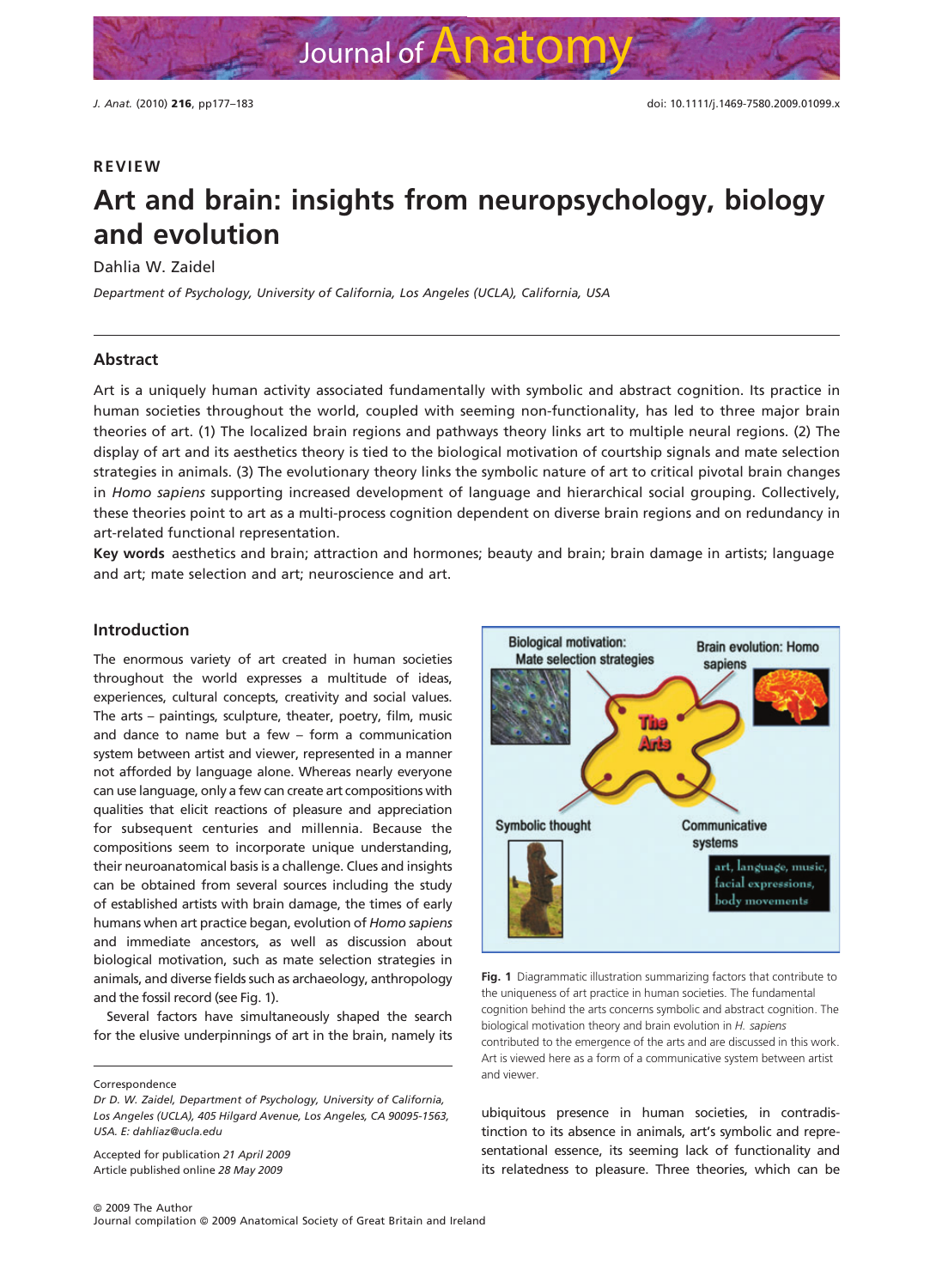roughly grouped together into the localized brain regions or pathways, biological motivation of courtship displays and evolutionary explanations, have been proposed. The background and sources of evidence for these art and brain theories, particularly the visual arts, are described in this work (for general music and brain reviews see Peretz, 2006; Patel, 2007). The localized brain regions theories focus on specific brain areas, pathways and physiological responses (reviewed in Zaidel, 2005). The biological theories link art to mate selection (sexual selection) strategies in animals (Miller, 2000), whereas the evolutionary theories tie art to critical alterations in the behavior of H. sapiens such as the use of symbolism (d'Errico et al. 2003; McBrearty & Stringer, 2007) or a sudden emergence of modern language around 45 000 years ago (Klein, 1999). With regards to the evolutionary association of language and art, the key argument concerns the precise art shapes, marks and forms that appeared around 45 000 years ago and such precision is interpreted by some scholars as being associated with precise words, formal structure and meanings (Wade, 2006). Evidence for the practice of art prior to the emergence of H. sapiens is sparse, even as immediate ancestors such as H. erectus or H. habilis produced numerous types of stone hand tools. It would seem that the practice of art in all of its manifestations is a late event in the Homo line.

## Brain regions and art

#### Brain damage in established artists

In neuropsychology and neurology, the relationship between brain structures and their functions is traditionally inferred from behavioral effects of damage in regional brain areas. Alterations, if any, in artistic production in established artists following the damage is of great interest because they provide a strong basis for linking art to neural regions. As the complexity of art itself defies breakdown into easily definable elements, the focus is mostly on general artistic categories. Thus, the quest addresses regionor pathway-specific disruptions of general categories such as skill, technique, style, talent and creativity, and, whenever possible, the disruption of specific artistic components. Unlike the fixed meaningful units of language (the words), units of art such as brush strokes have no meaning outside the context in which they are used. Absence of art-related alterations following brain damage in artists would imply both a redundancy in functional representation and multi-regional processing.

Historically, in 1948 the neurologist Théophile Alajouanine published the first neurological paper devoted to a description of the consequences of brain damage in three artists; their virtuosity spanned painting, music and writing (Alajouanine, 1948). They suffered from left hemisphere damage and varying levels of aphasia. In contrast to the writer whose art relied exclusively on intact left hemisphere functioning (language is principally specialized in the left cerebral hemisphere), the musician and painter continued to be productive (Boller et al. 2005). In the context of their post-damage productivity, discerning or classifying their creations is problematic and not easily given to fine analysis. Since Alajouanine's publication, however, other neurological cases have been reported for established visual artists; the majority of cases are reviewed in several publications (Rose, 2004; Bogousslavsky & Boller, 2005; Zaidel, 2005). Typically, individual cases are the main source of such information. The cases represent a wide gamut of etiology and damage localization, ranging from unilateral stroke and tumor in the left and right hemispheres to various progressively dementing diseases such as Alzheimer's disease, Pick's disease and fronto-temporal dementia. The range is informative to the understanding of the extent of loss and preservation of artistic abilities.

The critical comparison concerns pre- vs. post-damage output and what the comparison shows, by and large, is that artists go on producing art post-damage (Zaidel, 2005). Reviewing the case studies of established artists indicates that artistic skill – in painting, drawing or sculpting – is largely preserved, regardless of the laterality of the damage or its etiology. Thus, neither the functional specialization of the left nor the right hemisphere, nor any specific lobe or one brain region, can explain art-related cognition. Similarly, talent and creativity are unaltered in non-demented cases with unilateral damage (typically due to stroke or tumor). Even with artists suffering from dementing diseases, where the neurodegenerative damage is extensive, the skills appear to persevere for many years into the illness, even after cognitive functions undergo severe deficits (Miller et al. 1996, 1998; Fornazzari, 2005; Drago et al. 2006; Cummings et al. 2008). However, toward the end of the illness they do cease to produce art, largely because extensive and widespread neuronal connectivity is lost. With regard to individual techniques applied by artists pre-damage, they are either minimally or not changed at all post-damage. The personal artistic style within a genre practiced in the pre-damage period appears unchanged. (Genre here refers to an art movement or school, as in abstract art, surrealism, realism, etc.; style here refers to individual artistic expression within the genre.) Some artists have experimented with a variety of genres in their life-long careers but it is the one that immediately preceded the damage that is adhered to afterwards. The weight of the evidence therefore favors art as a multi-process activity, one that depends on several brain regions and on redundancy of art-related functional representation rather than on a single cerebral hemisphere, region or pathway.

Some seemingly art-related deficits that emerge following brain damage are not specific to artists. Rather, they reflect perceptual and cognitive specialization in the human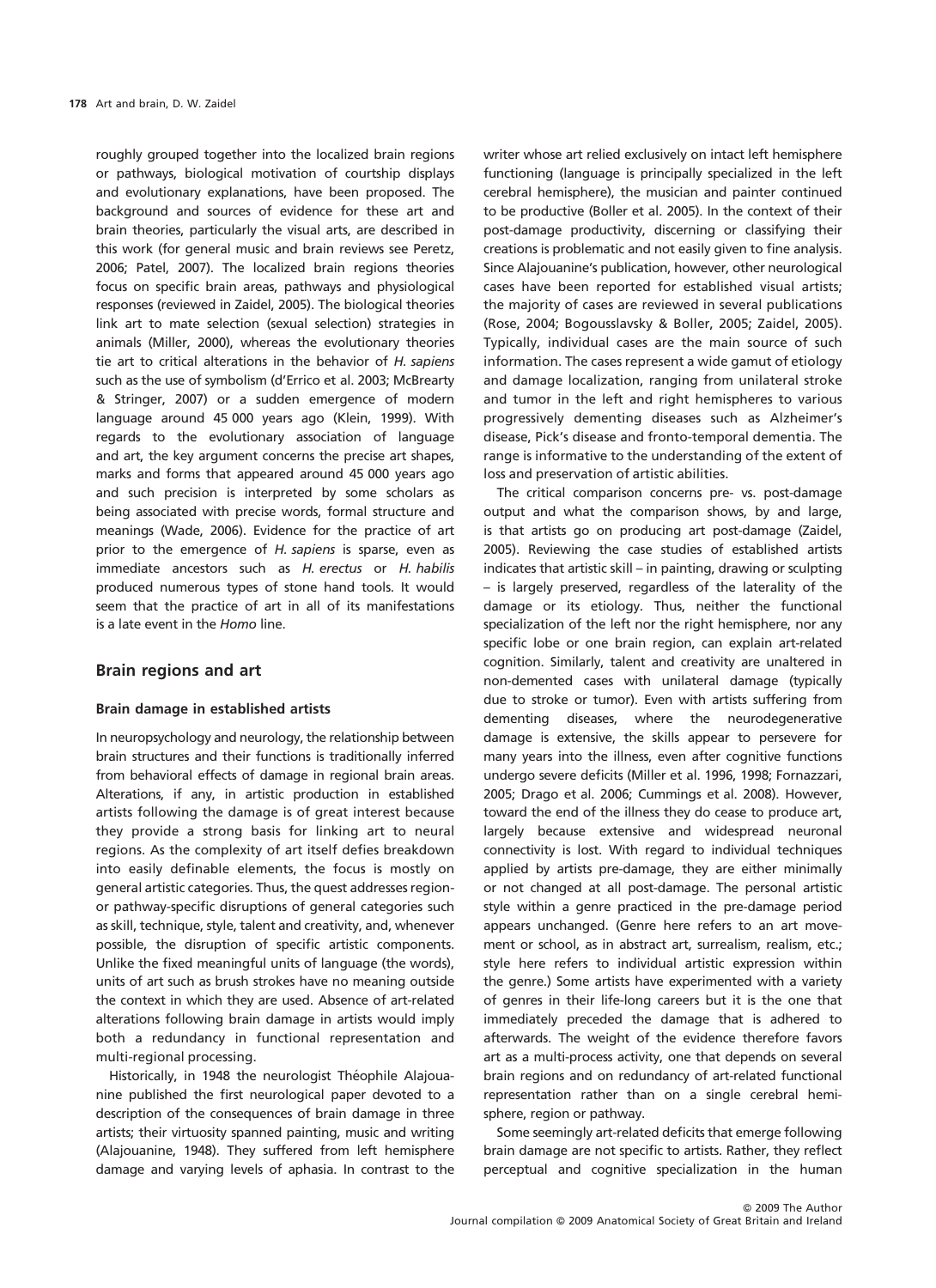brain (Zaidel, 2009). For example, deficits in spatial layout depiction can follow right hemisphere damage, particularly when the right parietal lobe is involved. Spatial perception and topographical memory are specialized in the right parietal lobe (De Renzi, 1982). Similarly, right hemisphere damage sometimes leads to hemi-neglect of the left half of space; artists and non-artists do not complete, i.e. 'neglect', drawings in the left half of the page (Zaidel, 2005). In the majority of cases, the hemi-neglect dissipates within the first couple of months post-damage. In one interesting outcome involving an artist, the neglect was not manifested in the outline drawing itself (it was complete on both sides) but rather in the application of the colors to the drawing; the left half of the drawing was left uncolored, whereas the right was colored (Blanke et al. 2003). A rare case of a writer with left hemisphere damage suffering from aphasia described by Alajouanine (1948) was unable to write again because of the strong specialization of language in the left hemisphere. Ultimately, the brain regions that give rise to these deficits do not control the essence of art expression under normal, intact conditions.

Additionally, no systematic data are available on the extent of the perceptual and cognitive deficits in artists as a group, i.e. we do not yet know how severe or mild these deficits are following brain damage in artists vs. non-artists. There is every reason to suppose that, as a group, artists would have 'resistance' to some of the deficits. For example, given that visual artists generally develop a trained 'eye' through a lifetime of detailed observations, the practice should contribute to redundancy in brain functional representation, one that transcends normal hemispheric or regional specialization.

## Preference responses to paintings measured with neuroimaging

Neuroimaging studies concerning brain activation and art works have focused principally on viewers of art rather than on artists themselves, and mainly on aesthetic preference. With neuroimaging techniques (commonly functional magnetic resonance imaging), subjects view art works and indicate their preference while their brains are scanned (reviewed in Nadal et al. 2008). Vartanian & Goel (2004) found that subjects shown both representational and abstract paintings had increased activation in the right caudate nucleus as well as increased activation in the bilateral occipital gyri, left cingulate sulcus and bilateral fusiform gyri as a function of increased preference for the paintings. Kawabata & Zeki (2004) found that viewing beautiful vs. ugly paintings differentially involved the orbito-frontal cortex and motor cortex, and that different categories of paintings yielded distinct patterns of brain activation. Although neuroimaging techniques can potentially reveal a great deal about the nature of art from the viewer's perspective (Jacobsen et al. 2006), the

challenge remains the brain of the artist and that is difficult to achieve with the limitations of current techniques and methodologies.

#### Colors and visual processing

Colors have a significant, though not critical, role in visual art. In prolific artists, visual sensory deficits arising from eye defects illustrate the separation between talent and skill from the choice or use of colors per se (Nathan, 2002; Ravin, 2008). Visual artists with color blindness are not hampered by their color deficiency in the sense that they nevertheless go on producing art (reviewed in Zaidel, 2005). Human central processing of color vision is in the occipital lobs, in the area equivalent to the V4 of animals, as determined by brain damage and neuroimaging studies. Damage in the area results in a deficit known as central achromatopsia (Zeki, 1990). Color knowledge and color meaning are linked to the lingual gyrus, which transverses the medial inferior occipital and temporal lobes (Meadows, 1974; Miceli et al. 2001). This is separate from object knowledge, which involves knowing many other properties about the object, including identity, shape and utility (Miceli et al. 2001). In the eye, it is the specialized neurons in the retina known as cones that are critical for viewing objects in daylight or artificial light and for seeing color. Under normal circumstances the choice of colors chosen by artists are determined by both the physiological status of the eye and color-specializing regions in the brain. However, this still leaves the question of special talent for colors in art unanswered.

## The biological underpinning of art

Artists rarely produce works for their own private viewing. Exhibiting to others is a principal feature of art and it is the display aspect that has recently led to the postulation of an interesting biological association between art and animals' courtship displays (Zahavi, 1978; Miller, 2001). Charles Darwin distinguished between survival of the fittest and sexual selection, arguing that animals' natural ornaments (e.g. colorful plumage) and other forms of animal displays are a product of evolutionary forces specifically promoting means of sexual attraction (with an eye to procreation), as opposed to survival per se (Darwin, 1871). In nature, mate attraction strategies are a dominant motivational force involving exhibiting one's multiple endowments particularly with regards to health, genetic quality and fertility (Cronin, 1992). The exhibiting of feathers, furs, lung capacity and physical acrobatics are all types of advertisements designed to attract a mate. The classic example is that of the peacock's tail. It is too elaborate to be used effectively to escape predators or to fly and yet it serves as an instrument for advertising the various fitness qualities (and, possibly, beauty). Mate selection strategies, in both animals and humans,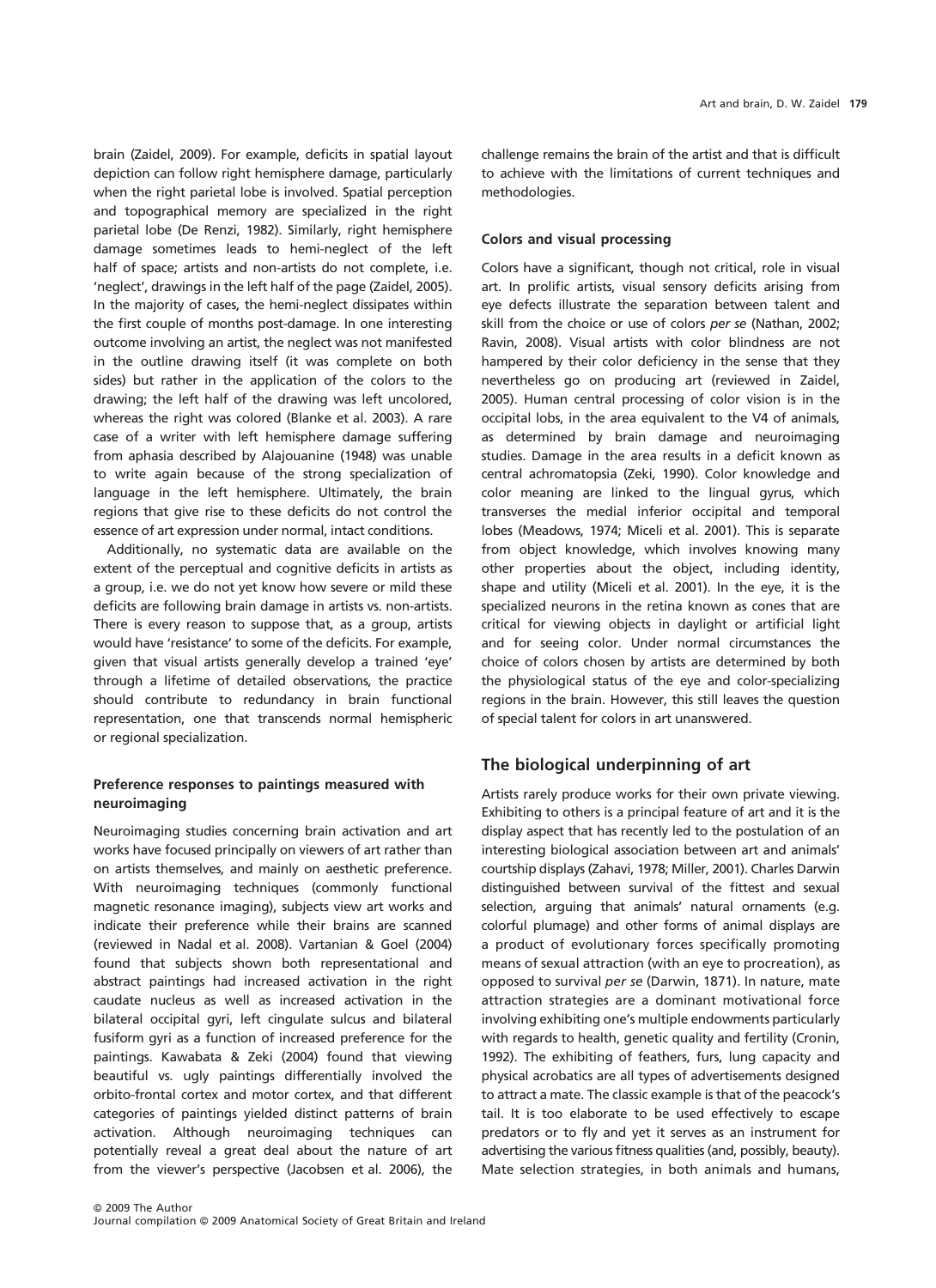reflect the brain of the organism with all of its capabilities and limitations. The inference with art is that the display signals the intelligence, cognition, physical strength, skill, creativity and talent of the artist (Miller, 2000).

#### Attraction: hormones

Hormones play a critical part in the mate selection process. The hypothalamus is the major neuroanatomical site for producing hormones and modulating their levels. Courtship signals are triggered by hormonal secretion and perceived by observers, be they potential mates or rivals, whose own behavioral repertoire is stimulated and altered by hormones. Artists use multitudes of techniques to draw attention to their composition and the degree of attention given to the art might depend on hormonal levels in the viewer. In the visual arts, for example, size, color, contents, symbolic message, material and context are but a few attentionseeking techniques. In this context, one hormone to consider is oxytocin. It is a hormone (and a neurotransmitter) identified as promoting attachment, bonding, approach-tothe-other, trust and positive social behavior. It is produced in the hypothalamus and secreted into the vascular system by the pituitary gland. In empirical research involving humans, manipulating levels of oxytocin has been shown to alter levels of trust in males engaged in a financial game (Damasio, 2005; Kosfeld et al. 2005; Zak et al. 2005). In a speculative vein, oxytocin levels in the brain of the viewers might also be part of the neural mechanism involved in attracting viewers to art displays. What the triggers in the artwork might be remains to be resolved. Future research could focus on its role in this regard.

#### Attraction: aesthetics of art

In ways that have not yet been deciphered (scientifically, philosophically or any other way), the symbolism in art and aesthetics seem to be intertwined. Physiologically, experiential pleasure is linked to increased levels of dopamine, GABA and various neuropeptides (Burgdorf & Panksepp, 2006) but what triggers the increase in the context of art is not known. The role of aesthetics in art can be regarded as follows: The symbolic content of a work of art draws the viewer's attention through its aesthetics. The latter is not deliberately 'placed' by the artist in the composition but rather reflects the sum total of the artistic virtuosity itself and an emergent 'aesthetic' property distilled in the mind of the viewer. In other words, the cues for the aesthetic contents are extracted by the mind of the viewer. The extent to which the artist's mind engages (communicates) with the viewer's mind is gauged by the amount of aesthetics in the work. Even so-called ugly works attract attention and elicit aestheticrelated responses. Abhorrent subject matter can be displayed and yet viewers regard the work as exceedingly beautiful.

With attraction to the artistic display comes the contemplation of the artistic message, be it a face, historical event, nature scene, innovation, mere ideas or concepts, color combinations, etc. Artistic content varies across cultures but not the role of aesthetics in the art of the culture, if we regard the aesthetics of art to have biological underpinnings (as described above). Why else would art created in distant lands influence Western artists at the end of the 19th and beginning of the 20th centuries? Van Gogh, Degas, Picasso, Modigliani and many others in their circle were greatly influenced by Japanese, African and Pacific Islands art without ever visiting those lands or speaking their language. Similarly, non-artists today are attracted to art works produced in distant times and locales without the benefit of knowledge of the contexts in which those works were created. Biological and neuroanatomical underpinnings in the attraction process, in artists and non-artists alike, could be regarded as the common denominator.

#### Aesthetics and pleasure: some neural underpinnings

Aesthetics are associated with a continuum of pleasurerelated responses but those are most likely to be associated with motivational neural systems. As described above, only a few functional neuroimaging studies measuring preference for art works have been published, and with mixed findings (Zaidel, 2005; Nadal et al. 2008). Research on animals, mostly rats, suggests that experiential pleasure is phenomenologically and physiologically complex (Phillips, 2003), and this could partly explain the lack of consistent findings in the human neuroimaging studies as well as the paucity of such studies. The work of James Olds in the 1950s on rats initiated the search for the anatomical underpinnings of pleasure following observations suggesting a 'pleasure center' in the hypothalamus (Olds, 1956). Subsequent research linked pleasure in animals with motivational behavior, including appetite, survival and goal attainment. The 'reward pathway' consisting of the medial forebrain bundle, especially parts that include the lateral and posterior hypothalamus, the ventral tegmental levels and the neurotransmitter dopamine has been linked to pleasure (Leknes & Tracey, 2008). For a while dopamine was regarded as the principal pleasure-related neurotransmitter. Currently, however, there is agreement that neither the 'reward pathway' alone nor dopamine alone explains the nature of pleasure, liking or preference (Berridge, 2003). Other brain areas such as subcortical regions are critically involved with pleasure-related experiences (Panksepp, 2005; Burgdorf & Panksepp, 2006), as are the orbitofrontal cortex regions (Rolls & Grabenhorst, 2008) and the limbic system. In addition to dopamine, the opiates, GABA and various neuropeptides are now considered crucial in pleasure-related experiences (Burgdorf & Panksepp, 2006; Leknes & Tracey, 2008). Clearly, refining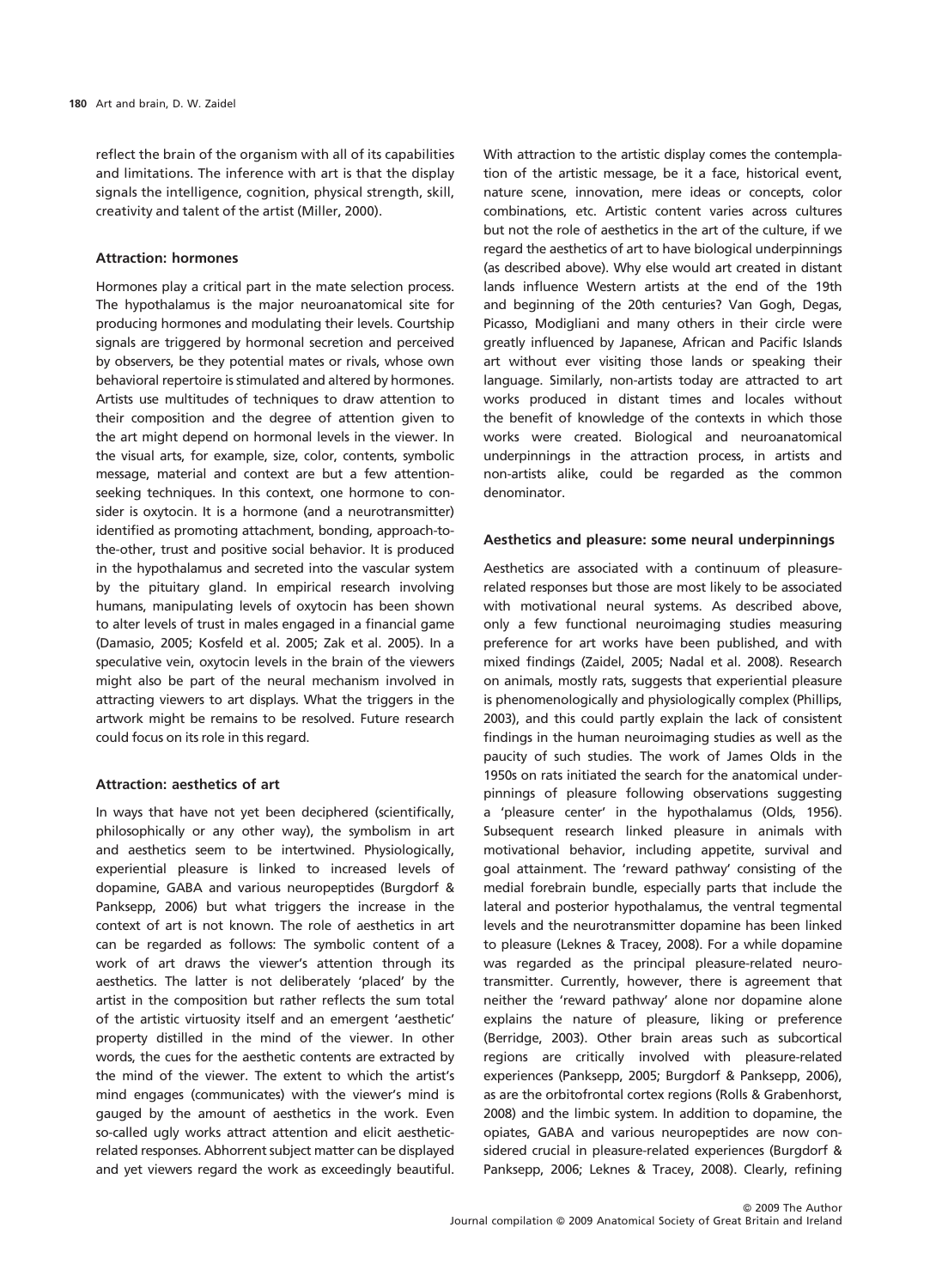our understanding of the neural basis of the aesthetic response to art remains a serious challenge.

## Evolutionary theories of art and brain

Of major interest is the early beginning of art. When did humans first practice art and how tightly was the practice linked to a specific pivotal point in H. sapiens brain evolution? The fossil record suggests that anatomically modern humans arose 200 000–150 000 years ago in Africa and about 100 000 years ago began expanding through migration to other parts of the world (Wood & Collard, 1999; Relethford, 2008). One key issue is the long time gap between when H. sapiens arose and the subsequent appearance of multiple art objects and abundant art practice. The archaeological evidence points to the Upper Paleolithic, around 45 000–35 000 years ago (a period known as the Transition), in Western Europe when active, consistent and abundant art appeared. The Western European locale is intriguing because H. sapiens also expanded to Asia, the Middle East and Eastern Europe. Fine hand tools, small statuettes made from ivory, tusks, bones and stone as well as beads and pendants were created in the Upper Paleolithic. This, together with evidence for body paint decorations and jewelry, is viewed as early signs of stratified status in social groups (Lewis-Williams, 2002). The identification of socially-related levels within social groups and communities would have been aided by the use of visual symbolism, as in personal ornamentation. Thus, according to this view, the pivotal circumstances behind the purpose and use of ornamentation by early humans are linked to group identity levels rather than to the production of 'beautiful objects' for personal decoration or to make one appear attractive per se (Bahn, 1998; Lewis-Williams, 2002). Art practice gradually changed, evolved and progressed to be much more than a group identifier, transforming instead to the virtuosity of individual artists admired for their talent and serving a cultural purpose.

Only a trickle of art-related artifacts has been unearthed from earlier periods and this raises the issue of symbolic cognition and its expression in the H. sapiens living prior to the Transition. One clue might lie in what happened to the H. sapiens who did not migrate out of Africa 100 000 years ago (Behar et al. 2008). From archaeological findings it is suggested that they evolved advanced cognition in isolated regions along the seacoasts in South Africa and Eastern Africa, harvesting and consuming seafood (to compensate for chronic drought conditions lasting many thousands of years in Africa) that could have had altering effects on the brain (Mellars, 2006). Beads created from seashells, animal teeth, ivory and other materials were used for ornamentation as early as 70 000 years ago in South Africa. It is these human groups that, around 60 000– 65 000 years ago, migrated out of Africa and spread more widely in the rest of the world, including Western Europe,

than did those in the first migration. However, it should be mentioned that red ochre and other coloring sources, crude markings on pieces of clay and crude figures have also been unearthed in earlier human habitats throughout the world, signifying the existence of symbolic cognition prior to the two major migrations from Africa (McBrearty & Brooks, 2000; McBrearty & Stringer, 2007).

Its symbolic nature notwithstanding, no one would suppose that the practice of art seen in the Transition period commenced suddenly in human existence but rather that it reflects millions of years of evolutionary events and adaptive responses to the interweaving of genomic, environmental, climatic and social factors. Most scholars would agree that a gradual development, rather than an abrupt leap, contributed to the consistent practice of art (Morgan & Renne, 2008). At the same time, symbolic behavior is not unheard of in animals (de Waal & Tyack, 2003; Addessi et al. 2008) and yet animals do not produce art. The key question that needs to be addressed concerns the critical difference in the brain between animals, early humans and H. sapiens in particular to explain the practice of art. The answer lies in the brain's neuroanatomy and biochemistry, increase in regional specialization such as hemispheric asymmetry in humans, interconnectivity between specialized regions, and the interaction between neuronal densities and brain size, all of which control various behavioral developments in humans, not only art production. In addition, the formation of tight interdependent social groups might have been more pivotal in increased art practice than anything else.

Both art and language rely on symbolic and referential cognition. Critical positive changes in the brain that have been attributed to full-fledged art production by anatomically modern early humans have also been attributed to the simultaneous evolutionary development of language. McNeill (1992) has suggested that planned meaningful hand gestures are speech related and Corballis (2003) has suggested that both hand gestures and facial expressions provided the initial jumping board for language development. Lieberman (2007) proposed that upright walking provided the critical adaptive change that promoted human language as well as pivotal anatomical changes in the human sound-producing structures in the throat and mouth. The genetic mutation of the FOXP2 gene in the anatomically modern H. sapiens has also been suggested as jump-starting language development but there is debate and controversy about any unique role of FOXP2 in human language (Hauser & Bever, 2008). Importantly, precursors for combinatorial syntactical language (the hallmark of human language) were already in place in monkeys and apes (Carstairs-McCarthy, 2004), which could imply readiness of the brain to develop art. Despite the precursors there is no evidence for anything even remotely resembling art in non-human primates. And, yet, they do have extensive soundbased and vision-based communication. One could argue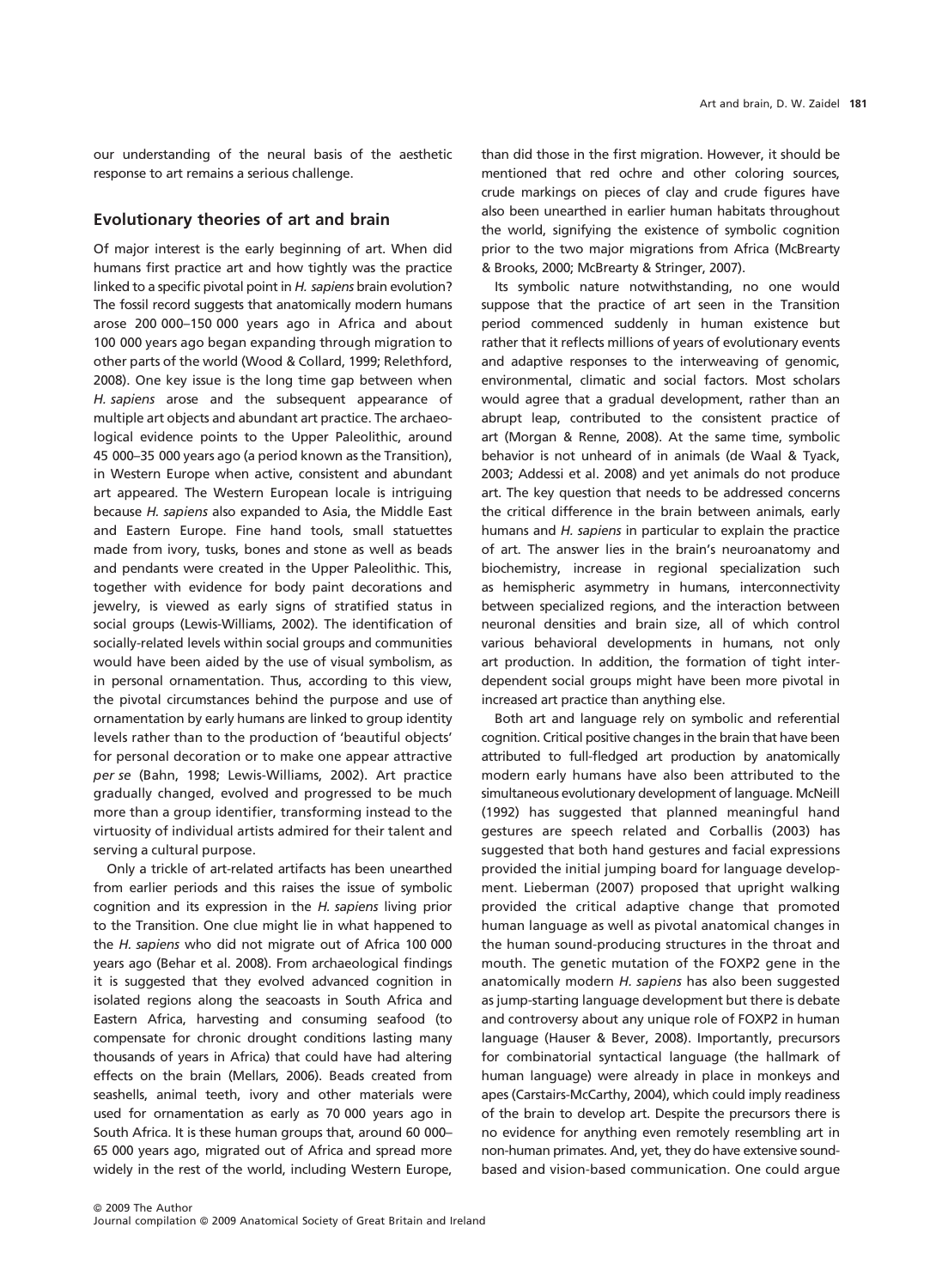that a critical 'symbolic capacity threshold' with genetic and cognitive underpinnings should be reached to produce art.

Art and language, despite heavy reliance on symbolic and referential cognition, need not have arisen from a single process; separate evolutionary paths could have shaped them. Reasons to suppose that art and language rely on separate brain pathways can be inferred in several ways. First, artists with aphasia following left hemisphere damage continue to produce art without compromising the essence of their pre-damage creations; symbolic thought is not lost. (Similarly, artists with right hemisphere damage do not lose their pre-damage artistic abilities.) Second, language is heavily dependent on highly specialized neuronal regions and circuitries principally in the left hemisphere, and is tightly defined by its output, namely speech, comprehension, writing and reading. In contrast, art's communicative power is infinite, its combinatorial powers ranging broadly in form and expression; it is frequently ambiguous and lacks 'rigid' meaning units (Langer, 1962). Third, although practically everyone can speak and use language to communicate, only a few possess the kind of art-related intelligence required to produce and exhibit art. In sum, not all communication systems employed by humans need share the same neural underpinnings (Hauser & Bever, 2008).

In view of the foregoing, one could argue here that art is a 'higher' representation of the human mind than language. Their evolutionary emergence could well have been staggered, where art followed language rather than preceded it or depended on it. After all, examples of vocal and non-verbal language communication in monkeys and apes abound, and they are based on neuroanatomical underpinning that has evolved for some 40 million years, while not giving rise to any art.

## Conclusion

Several relevant disciplines contribute to understanding the link between neuroanatomy and art. Here we explored the consequences of brain damage in established artists, the biological motivation in courtship displays and its relationship to the display and aesthetics of art, and the beginnings of art in the early life of H. sapiens. In evolutionary terms, we can only speculate on the selective pressures that have shaped the human brain in a direction that forged the practice of art. Art and language share a reliance on symbolic cognition but they could have developed and been selected through staggered and separate evolutionary paths. With the available data, no single brain region, pathway or cerebral hemisphere can explain the brain/art relationship. By contrast, it has been possible to ascertain language localization in the left hemisphere. This is partly due to the fact that art is a complex system where single definable units are not amenable to formulation, unlike those of language. Nevertheless,

review of the current evidence from artists with brain damage suggests that artistic talent, skill and creativity are supported by wide brain areas, and are greatly resistant to brain damage. Future consistent interdisciplinary research and detailed descriptions of artists with brain damage should greatly enhance the intersection of art, biological motivation, neuropsychology and the brain.

#### References

- Addessi E, Mancini A, Crescimbene L, Padoa-Schioppa C, Visalberghi E (2008) Preference transitivity and symbolic representation in capuchin monkeys (cebus apella). PLoS ONE 3, e2414.
- Alajouanine T (1948) Aphasia and artistic realization. Brain 71, 229–241.
- Bahn PG (1998) The Cambridge Illustrated History of Prehistoric Art. Cambridge: Cambridge University Press.
- Behar DM, Villems R, Soodyall H, et al. (2008) The dawn of human matrilineal diversity. Am J Hum Gen 82, 1130–1140.
- Berridge KC (2003) Pleasures of the brain. Brain Cogn 52, 106-128.
- Blanke O, Ortigue S, Landis T (2003) Colour neglect in an artist. Lancet 361, 264.
- Bogousslavsky J, Boller F (Eds) (2005) Neurological disorders in famous artists. Frontiers in Neurological Neuroscience. Basel: Karger.
- Boller F, Sinforiani E, Mazzucchi A (2005) Preserved painting abilities after a stroke. The case of Paul-Elie Gernez. Funct Neurol 20, 151–155.
- Burgdorf J, Panksepp J (2006) The neurobiology of positive emotions. Neurosci Biobehav Rev 30, 173–187.
- Carstairs-McCarthy A (2004) Language: many perspectives, no consensus. Science 303, 1299–1300.
- Corballis MC (2003) From Hand to Mouth: The Origins of Language. Princeton: Princeton University Press.
- Cronin H (1992) The Ant and the Peacock. Cambridge: Cambridge University Press.
- Cummings JL, Miller BL, Christensen DD, Cherry D (2008) Creativity and dementia: Emerging diagnostic and treatment methods for Alzheimer's disease. CNS Spectrum 13, 1–20.
- Damasio A (2005) Brain trust. Nature 435, 571–572.
- Darwin C (1871) The Descent of Man, and Selection in Relation to Sex. London: John Murray.
- De Renzi E (1982) Disorders of Space Exploration and Cognition. New York: Wiley.
- d'Errico F, Henshilwood C, Lawson G, et al. (2003) Archaeological evidence for the emergence of language, symbolism, and music – an alternative multidisciplinary perspective. J World Prehis 17, 1–70.
- de Waal FBM, Tyack PL (Eds) (2003) Animal Social Complexity: Intelligence, Culture, and Individualized Societies. Cambridge, Mass: Harvard University Press.
- Drago V, Crucian GP, Foster PS, et al. (2006) Lewy body dementia and creativity: Case report. Neuropsychologia 44, 3011–3015.
- Fornazzari LR (2005) Preserved painting creativity in an artist with Alzheimer's disease. Eur J Neurol 12, 419–424.
- Hauser MD, Bever T (2008) A biolinguistic agenda. Science 232, 1057–1059.
- Jacobsen T, Schubotz RI, Hofel L, Von Cramon DY (2006) Brain correlates of aesthetic judgment of beauty. NeuroImage 29, 276–286.
- Kawabata H, Zeki S (2004) Neural correlates of beauty. J Neurophys 91, 1699–1705.